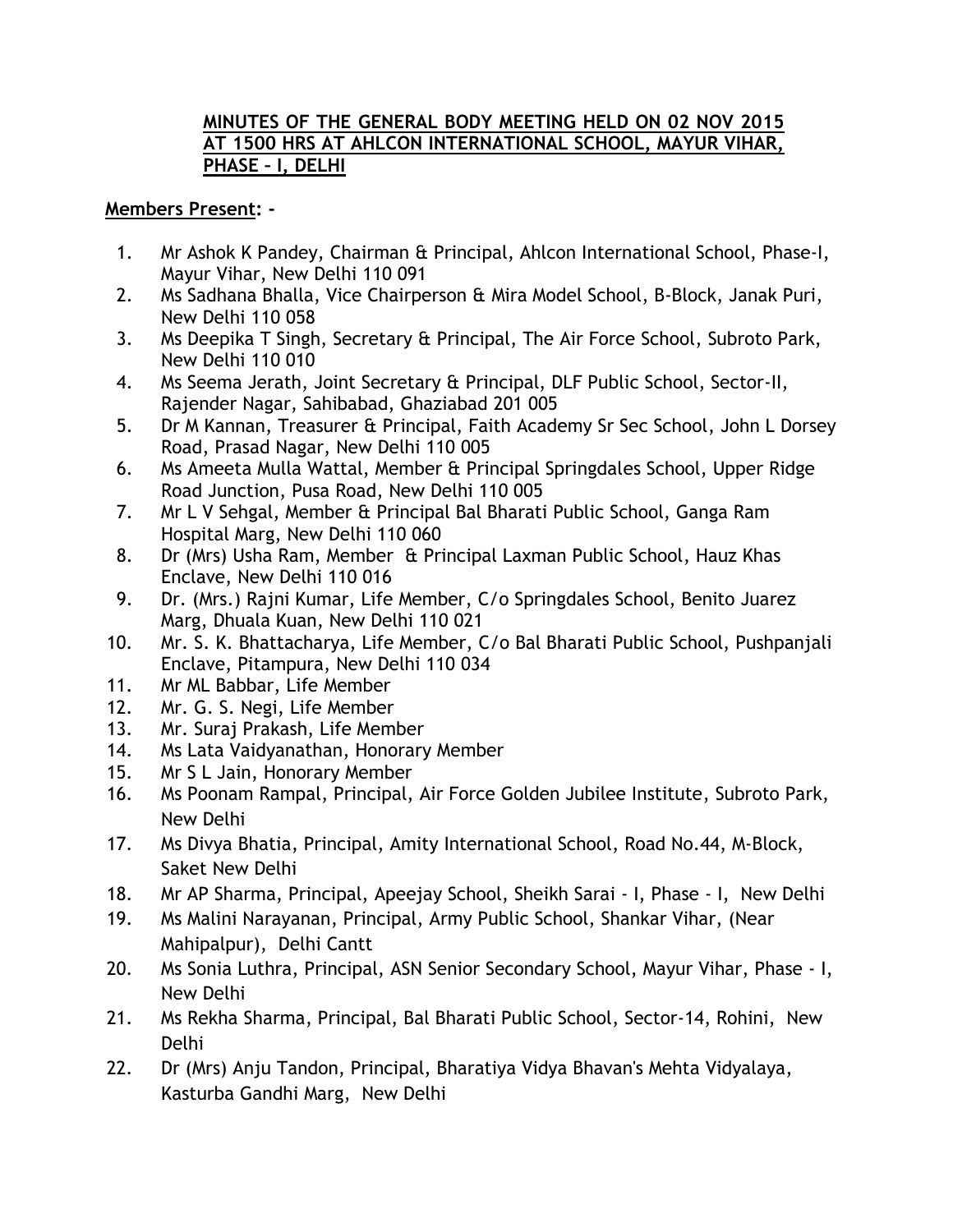- 23. Ms Minakshi Kushwaha, Principal, Birla Vidya Niketan, Sector-4, Pushp Vihar New Delhi
- 24. Ms Suman Kumar, Principal, Bluebells School International, Opposite LSR College, Kailash Colony, New Delhi
- 25. Mr Sunil Maini, Principal, Crescent Public School, Saraswati Vihar, Pitam Pura, New Delhi
- 26. Ms Meeta Rai, Principal, Delhi Public School, Indirapuram, Ghaziabad
- 27. Mr Mahohar Lal, Offg Principal, Delhi Public School, Mathura Road, PB No. 3042, New Delhi
- 28. Dr DR Saini, Principal, Delhi Public School, Sector XII, RK Puram, New Delhi
- 29. Mr Dharmendra Goyal, Principal, Delhi Public School, Sector-9, Vasundhara, Ghaziabad
- 30. Fr Babu Varghese, Principal, Don Bosco School, Alaknanda, , New Delhi
- 31. Dr (Ms) Manik Barsaley, Principal, Greenfields Public School, GTB Enclave, Dilsahd Garden, Delhi
- 32. Ms Sukhwant Kaur, Principal, Guru Harkishan Public School, Loni Road, Shahdara, New Delhi
- 33. Ms Reema Punj, Principal, Guru Nanak Public School, West Avenue Road, Punjabi Bagh, New Delhi
- 34. Mrs Heemal Handoo Bhat, Principal, Hansraj Model School, Road No.73, Punjabi Bagh, New Delhi
- 35. Dr Rajesh Hasija, Principal, Indraprastha International School, Sector-10, Dwarka, New Delhi
- 36. Ms Sudha Acharya, Principal, ITL Public School, Sector-9, Dwarka, New Delhi
- 37. Mr George Mathew, Principal, Jaspal Kaur Public School, B Paschimi, Shalimar Bagh, New Delhi
- 38. Dr (Ms) Sangeeta Bhatia, Principal, KIIT World School, Zone H-4, Pitampura, New Delhi
- 39. Dr (Ms) Ruchi Seth, Principal, Lotus Valley International School, Sector-126, Taj Expressway, Noida
- 40. Dr (Mrs) Bhawna Malik, Principal, Lovely Public Sr Sec School, Priyadarshini Vihar, Laxmi Nagar New Delhi
- 41. Mr BC Pandey, Principal, Mahavir Sr Model School, Sangam Park Extension, Rana Pratap Bagh, GTK Road, Opp Nanak Pio Gurudward New Delhi
- 42. Col (Retd) Ashok Kaul, Principal, Mata Jai Kaur Public School, Ashok Vihar, Phase - III, Delhi
- 43. Sr Irene Mathias, Principal, Mater Dei School, Tilak Lane, New Delhi
- 44. Ms Alka Kapur, Principal, Modern Public School, B Block, Shalimar Bagh, New Delhi
- 45. Dr DK Pandey, Principal, NC Jindal Public School, Road No. 73, West Punjabi Bagh, New Delhi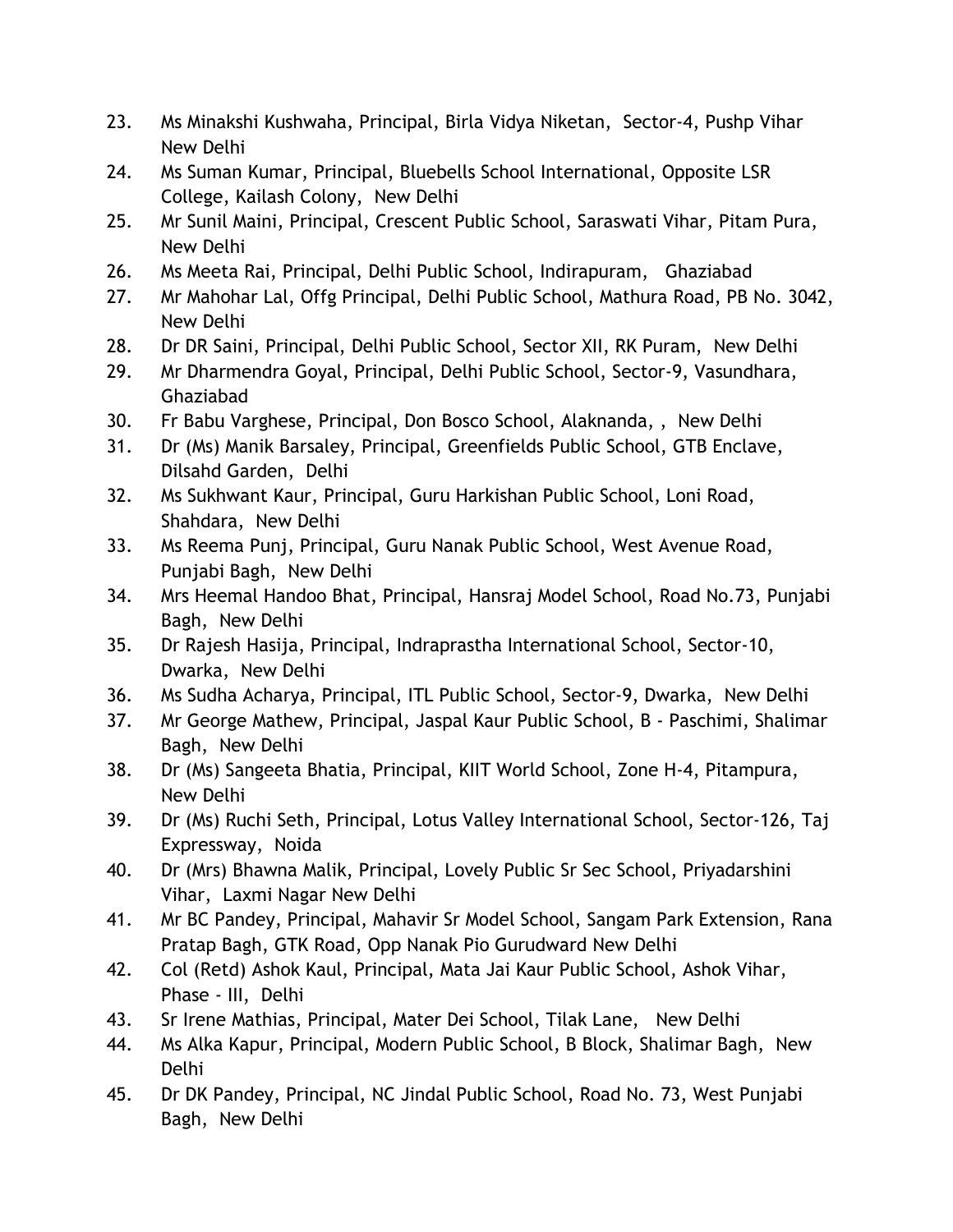- 46. Ms Mohini Bindra, Principal, Ramjas School, Pusa Road, New Delhi
- 47. Ms Rachna Pant, Principal, Ramjas School, Sector-4, RK Puram, New Delhi
- 48. Dr (Mrs) Indu Khetarpal, Principal, Salwan Public School, Girdharilal Salwan Marg, Rajinder Nagar, New Delhi
- 49. Dr Annie Koshi, Principal, St Mary's School, Madam Sara Mathew Lane, B-2, Block, Safdarjung Enclave New Delhi
- 50. Ms Rema Alex Daniel, Principal, Summer Fields School, Kailash Colony, New Delhi
- 51. Ms Tania Joshi, Principal, The Indian School, Josip Broz Tito Marg, Sadiq Nagar (Near Moolchand Flyover), New Delhi
- 52. Ms Sanghamitra Ghosh, Principal, The Mother's International School, Sri Aurobindo Marg, New Delhi
- 53. Ms Sharmila Raheja, Principal, Uttam School for Girls, B-Block, Shastri Nagar, Ghaziabad
- 54. Ms Shalini Mehrotra, Principal, Vidya Devi Jindal School, Delhi Road, Hisar

Mr Ashok K Pandey, Chairman NPSC welcomed the members of the General Body.

Students of Ahlcon International School presented a Dance programme, 'Poetry in motion'

The Chairman introduced the new office bearers to the members of the General Body and thanked the outgoing office bearers for their valuable contribution to NPSC.

The Chairman highlighted the special contribution made by Ms Ameeta Mulla Wattal, the outgoing Chairperson. He specially thanked the Life members for their devotion for the past several decades not only for the cause of NPSC but also in the field of education at large. He further highlighted the various programmes organized by NPSC in the past immensely benefitted the member schools. Mr Pandey stated that he looked forward to the support, co-operation and guidance from all fellow Principals/Members of the General Body, to take NPSC to further heights

The agenda items were then taken up for discussion.

## **AGENDA ITEM NO. 1 : TO CONFIRM THE MINUTES OF THE LAST MEETING HELD ON 29TH SEPTEMBER 2015 & TO NOTE AND DISCUSS THE POINTS ARISING OUT OF THE LAST MEETING** -

The Chairman informed the House that he has received a mail from some member principals highlighting issue around selection/ election of the Executive. The minutes of the last meeting circulated to the members mentioned that executive will be nominated by the new Chairman in consultation with the office bearers. Member Principals in the mail said that no such decision was taken. The chairman, therefore,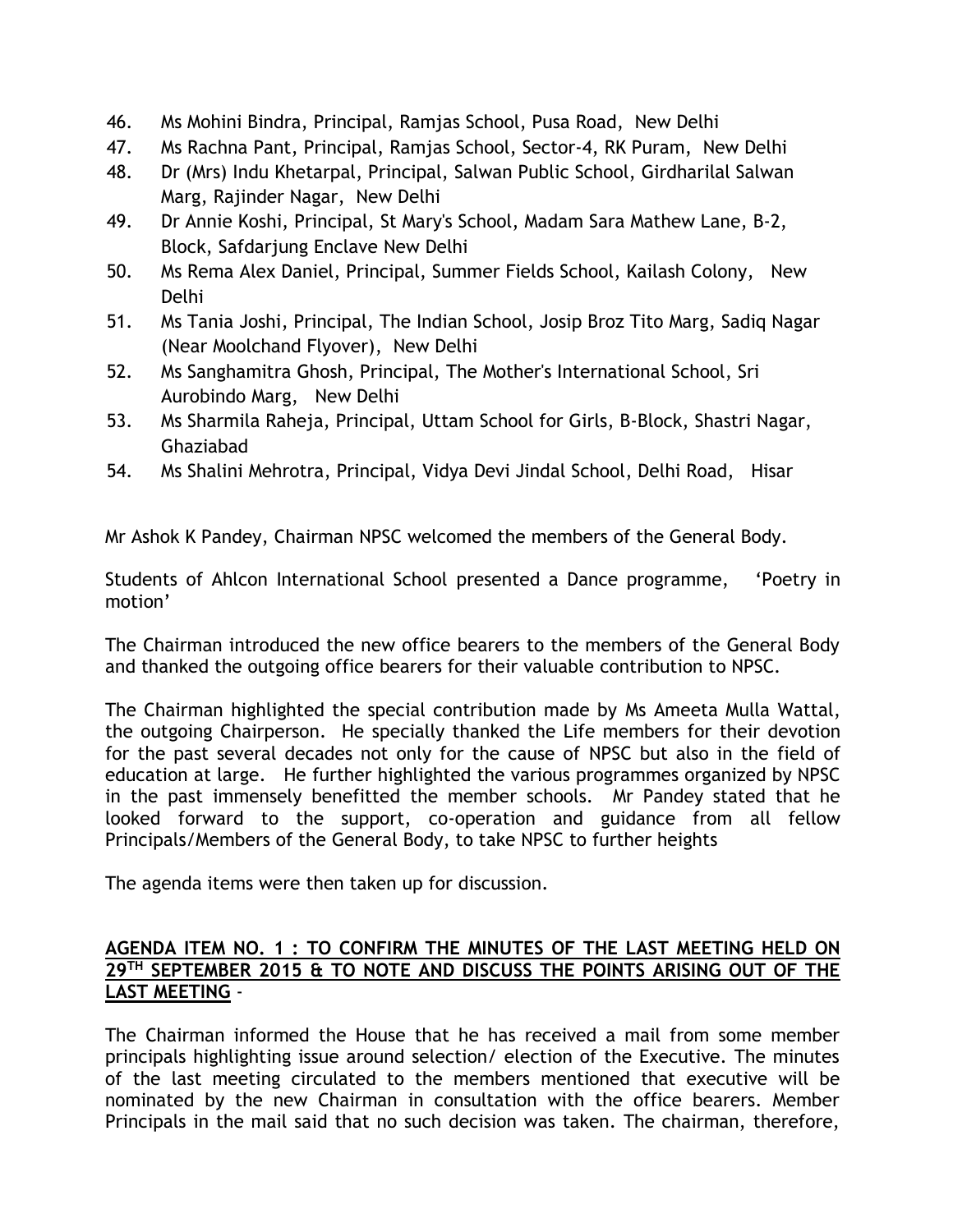taking cognizance of the mail received and respecting the sentiment of the members, placed the matter before the house once again. Very wise, wide ranging and open discussions followed, which saw the learned participation of a large number of members present including Mrs Rajani Kumar, Mr. ML Babbar, M. SL Jain, Dr. Suraj Prakash, Mrs Ameeta M Wattal, Mr. LV Sehgal, Ms Rekha Sharma, Dr. Anne Koshi, Mr Mathew George, Mr AP Sharma and Others.

After listening to the viewpoints raised by the members and the sense of the house the chairman placed before the house again for their general approval or otherwise of the nomination of the executive. The house overwhelmingly approved the nomination of executive by the chairman in consultation with the office beares . The house confirmed the minutes and the mail received by the chairman was taken on record. The following points also emerged from the discussions;

- 1. The nomination/election of the executive as described in the rules (NPSC) should be revisited. Particularly as the executive membership is an important eligibility of the election of the office bearers. The chairman agreed to it and suggested that either the previous committee or a new committee should be requested to look into it.
- 2. Some members of the house informed that the minutes of the meeting was not recorded properly. Clarity was given that NPSC minutes have been recorded efficiently and gist, decisions & outcome of the discussions was correctly reflected. The same was agreed upon by many members who further pointed out that verbatim recording is difficult.
- 3. Members of general body were also informed about the importance of signing attendance sheets regularly so as to avoid any dispute in future.

Chairman thanked all the members for this positive interaction regarding the nomination of new Executive Committee Members.

**AGENDA ITEM NO. 2: Introduction of the new Executive Members:** The same was deferred in the light of the preceding discussions.

**AGENDA ITEM NO. 3 Address by the Chairman:** The Chairman, also the host principal of the day, while welcoming the members expressed his gratitude, recalled the distinguished work done by the NPSC and listed the challenges that we face as educationists today. The key points of educational imperatives expansion, quality and inclusion were highlighted.

**AGENDA ITEM NO. 4 &5: Discussion of the themes for the Annual Conference & Creation of Sub Committee:** The Chairman informed the members that this point shall be discussed in the next General Body meeting, to be held on December 16, 2015 at Bal Bharati Public School, Sector-21, Noida-201301.